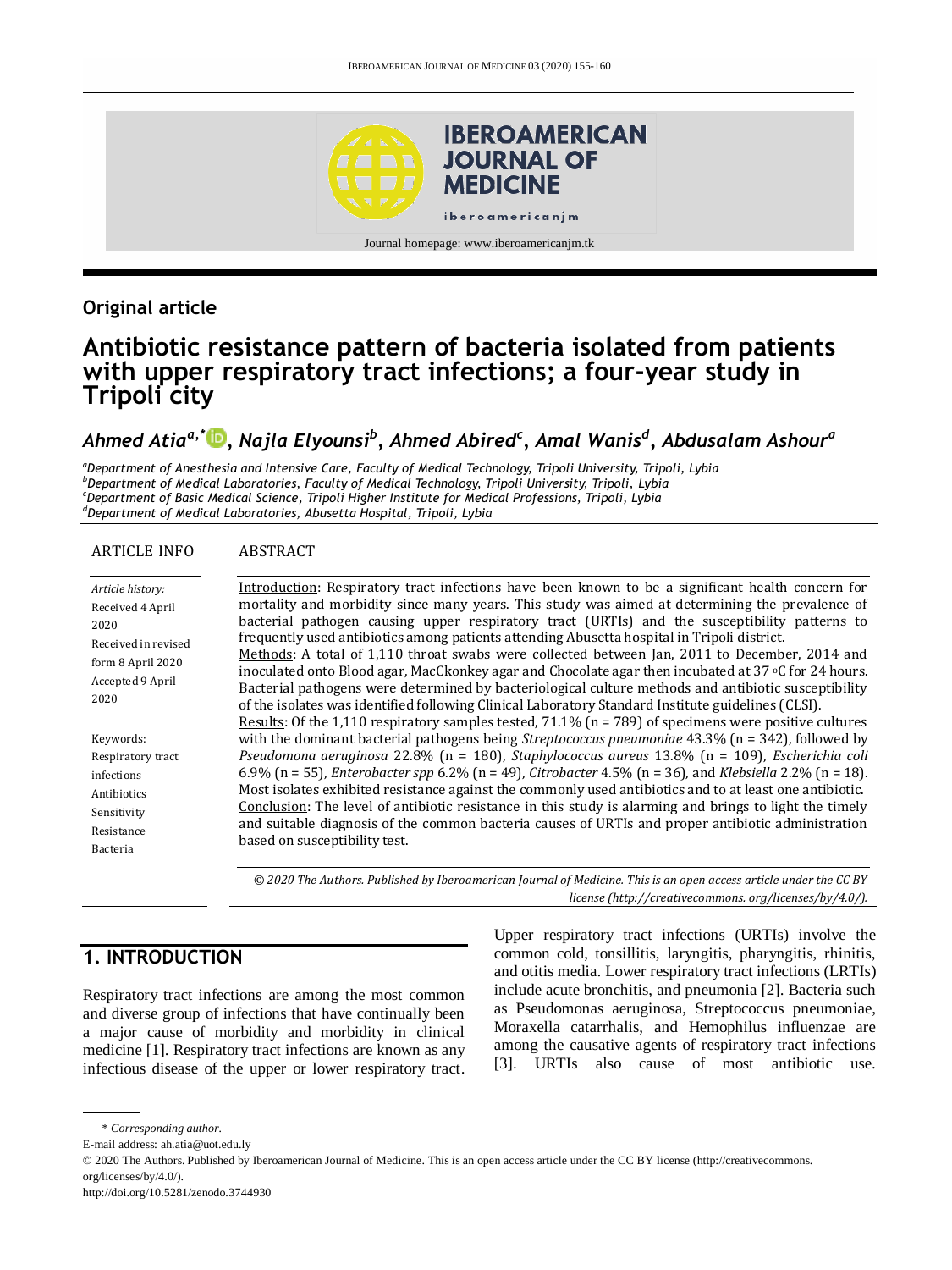Approximately 60% of all outpatient antibiotics use is for respiratory infections, particularly for acute bacterial sinusitis for adults and acute bacterial otitis for children [4].

Antimicrobial resistance is a rising public health distress and strictly related to use of antibiotics [5]. In Egypt, 63.6 % of prescriptions for antibiotics are dispensed in primary healthcare, and the major cause were for respiratory tract infections [6]. Most URTIs are viral, self-limiting infections that can be self-treated without the use for antibiotics [7]. Excessive usage of antibiotics has caused resistance of bacteria toward antibiotics, representing a significant public health problem, mainly in light of the declining supply of newer antibiotic drugs [8]. Reducing request for antibiotics for self-limiting settings is considered as effective approach of averting additional antibiotic resistance [9]. To address the problem of antimicrobial resistance in URTIs, the current study aimed to investigate common bacterial profile in upper respiratory tract infection and their antibiotics sensitivity pattern.

# **2. METHODS**

### **2.1. EXPERIMENTAL DESIGN AND SUBJECTS**

This is a retrospective investigation of upper respiratory tract infections in hospital- care settings in Tripoli city. A total of 1,110 patients who had URTIs, as manifested by clinical signs and symptoms and/or chest X-ray report suggestive of URTIs admitted to Abusetta Hospital in Tripoli city, were enrolled in this study over a period of 4 year from Jan 2011 to December 2014.

Prior to enrolment, a written informed consent was obtained from each patient. In addition, patients' demographic data such as age and gender were also documented at the time of specimen gathering. Specimens were collected directly into a sterile wide mouthed container and transported to the laboratory according to standard protocol [10]. All the subjects were assured regarding privacy of disease and data. This study was ethically approved by the ethics review committee of faculty of Medical technology, University of Tripoli, Libya.

#### **2.2. ISOLATION OF BACTERIAL STRAINS**

1,110 throat swab specimens from patients of different age groups were taken in specialized containers for the study. The specimen was inoculated under a septic technique on Petri plates enclosing blood agar, MacConkey agar and chocolate agar media, and incubated at 37°C for 24 h. All the bacteria were isolated and identified using morphological, microscopy and biochemical tests. Only positive culture sensitivity reports were selected.

#### **2.3. ANTIBIOTIC SUSCEPTIBILITY TEST**

Antibiotic sensitivity was performed by Kirby- Bauer disc diffusion method as previously described [11]. Paper disks were impregnated with antibiotics including Amikacin (AK) (30µg), Amoxicillin (AX) (10µg), Ampicillin (AM) (10 $\mu$ g), Cefotaxime (CF) (30 $\mu$ g), Ceftriaxone (CT) (30 $\mu$ g), Cefuroxime (CE) (30µg), Ciprofloxacin (CP) (5µg), Erythromycin (ER) (15µg), Gentamycin (GM) (10µg), etc., and incubated at 37°C for 24 hours. The diameter of the zones of inhibition was measured and analysis of result based on CLSI guideline was performed [12].

## **3. RESULTS**

After assessing the data collected from the hospital and the tests done in the laboratory, a scenario of antibiotic resistance pattern of bacteria was evaluated. Out of the 1,110 clinical samples studied, 632 (57.45%) were from male and 468 (42.55%) were from female. Of them, 71.1%  $(n = 789)$  of the samples examined were positive for infectious bacteria (54.62% male and 45.37% female) (Table 1).

| No. of positive<br>No. of samples<br>Gender<br>cases $(\frac{6}{6})$<br>$($ %) |  |
|--------------------------------------------------------------------------------|--|
| 431 (54,62%)<br>632 (57,45%)<br>Male                                           |  |
| 468 (42,55%)<br>358 (45,37%)<br><b>Female</b>                                  |  |
| 789 (100%)<br><b>TOTAL</b><br>$1,110(100\%)$                                   |  |

*URTIs: Upper respiratory tract infections.*

#### **3.1. BACTERIAL ISOLATES**

The dominated species of pathogenic bacteria presented with URTIs patients attended Abusetta hospital in Tripoli has been presented in (Figure 1).

From the various inoculated samples,  $71.1\%$  (n = 789) of the samples examined were positive for infectious bacteria. The dominated species of pathogenic bacteria were identified as streptococcus pneumonia, followed by *Pseudomonas aeruginos, Staphylococcus aureus, Escherichia Coli, Enterobacter spp,* and *Citrobacter*. Among the identified bacterial species, the highest number 43.3% (n = 342) of isolates of *streptococcus pneumonia* were obtained, whereas lowest number were 2.2 % ( $n = 18$ ) obtained of *Klebsiella*, while *Pseudomona aeruginosa, staphylococcus aurous, Escherichia Coli, Enterobacter spp, Citrobacter*, contributed 13.8% (n = 109), 6.9% (n = 55), 6.2% (n = 49), 4.5% (n = 36), of total isolates, respectively.

#### **3.2. ANTIBIOTIC SUSCEPTIBILITY TEST**

Kirby- Bauer disc diffusion method was used to test the susceptibility of isolated pathogenic bacteria against different antibiotics such as amoxicillin, amoxyclav, amikacin, ciprofloxacin, clarithromycin, cefuroxime,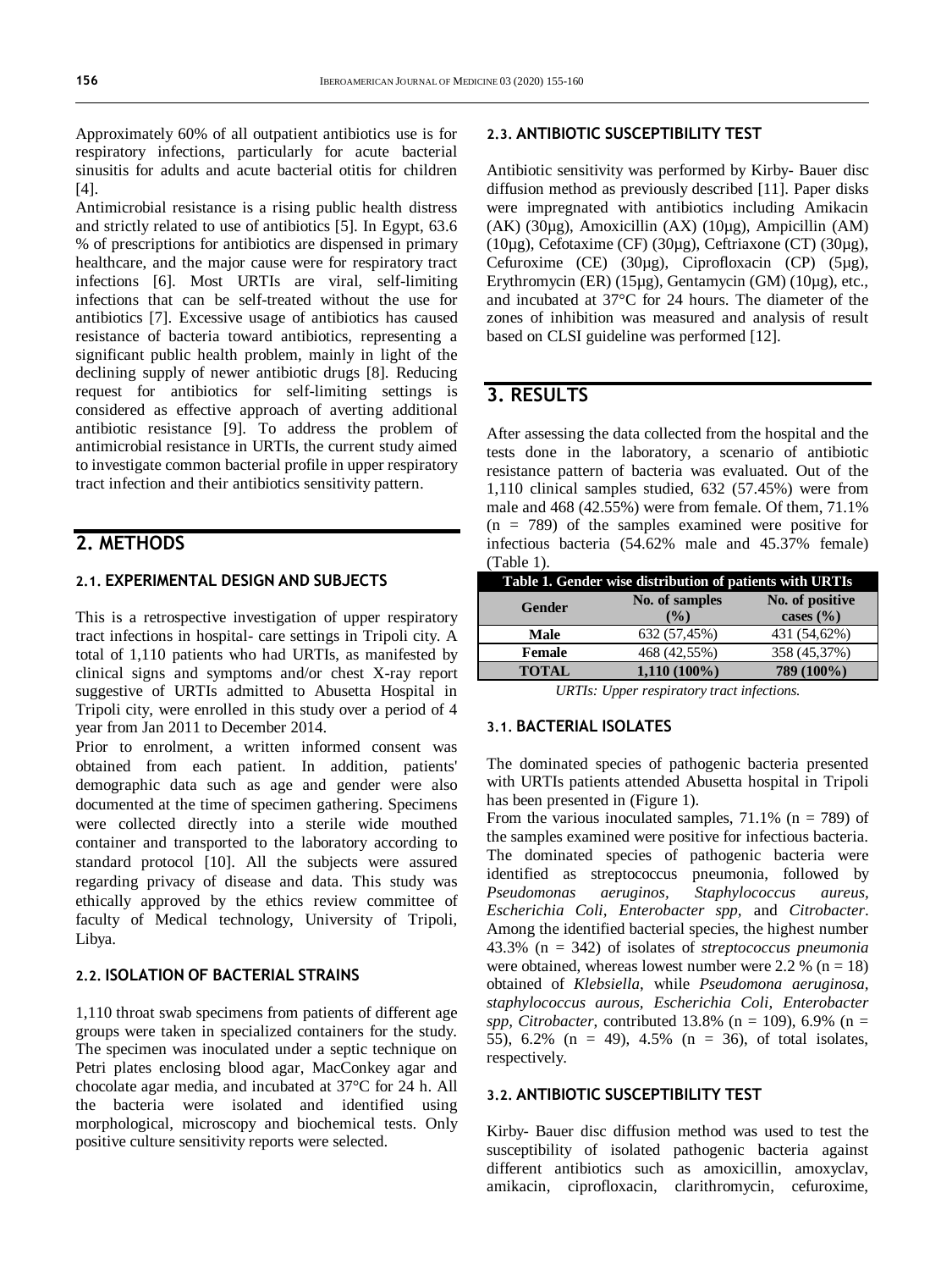doxycycline etc, ranging from  $(05 - 30 \mu g)$ , and principles for suggesting whether the isolate is susceptible or resistant toward specific antibiotic have been given in Table 2. It was observed that the *streptococcus pneumoniae* was highly resistant to gentamycin (51 % resistant strains) and ciprofloxacin (41 % resistant strains), whereas it was least resistant to cefotoxin (0.3 % resistant strains) and doxycycline (0.5 % resistant strains).

*Pseudomona aeruginosa* was resistant to β-lactam antibiotics such as amoxyclav, amoxicillin, ceftriaxone as well as macrolide antibiotics such as clarithromycin with percent resistance of 71, 44, 29 and 37 %, respectively (Table 2). *P. aeruginosa* was also moderately resistant to fluroquinolone antibiotics such as ciprofloxacin, and aminoglycosides antibiotics such as gentamicin and amikacin with percent resistance of 24, 24 and 23 %, respectively.

Our result also revealed that, *Staphylococcus aureus* was observed to be 35 % resistant against amoxicillin, 29 %

*Enterobacter spp,* and *Citrobacter* represent clinically important pathogens. These pathogens have also been associated with URTIs in other studies [13- 15]. Isolation of *Streptococcus spp* was within the range reported in most studies. A similar study reported a prevalence of 12.3% of this pathogen in Libya, although the pathogen was found to be in higher percentage in our study [16]. It was also reported with a prevalence of 22 % in Iceland, 14% in Brazil, Cameroon and 8% in Netherlands [17-20].

Earlier studies have highlighted the significance of establishing the suitable treatment for this infection to decrease probabilities of complications such as rheumatic fever, scarlet fever and endocarditis [21- 23]. The high prevalence of *Streptococcus spp* has also been reported of 49% in Australia, 10.8% in China, and 3.5% in Italy [24- 26]. Most of the bacteria isolated during the study period including *S. pneumonia, P. aeruginosa, S. aureus,* and *Enterobacter spp* fall in either nosocomial or communityacquired classes of infection, telling that proper preventive



*Figure 1: Detection and identification of bacterial pathogens isolated from 1,110 patients with URTIs. Fig 1A shows the rates of culture positive and culture negative specimens. Fig 1B shows the proportion of different bacterial strains among culture positive specimens.*

*CP: Culture Positive; CN: Culture Negative; Spn: Streptococcus pneumonia; Sta: Staphylococcus aureus; Psa: Pseudomona aeruginosa; E. coli: Escherichia Coli, Ensp: Enterobacter sp; CitF: Citrobacter freundil; Kpn: Klebsiella pneumaniae.*

against clarithromycin and 25 % against ciprofloxacin (Table 2). *E. coli* was observed to be highly resistant against ceftriaxone and ciprofloxacin compared to other antibiotics; it was having 40 and 38 % resistance against ceftriaxone and ciprofloxacin, respectively (Table 2). All other isolates were resistant to at least one antibiotic.

## **4. DISCUSSION**

Isolates of *S. pneumoniae, P. aeruginosa, S. aureus,* 

actions could limit bacterial involvement in URTIs. Since increasing antibiotic resistance to frequently prescribed antibiotics makes bacterial infections an interdisciplinary universal threat to public health worldwide, the study also aimed to investigate antibiotic resistance patterns for the isolated bacteria. As we have mentioned in result section, our *in vitro* antibiotic resistance study was concerning that most of the isolates except *S. pneumoniae, S. aureus*, and *Citrobacter freundil* showed alarming levels of resistance against the commonly used first line antibiotics. Even two of 7 multidrug resistant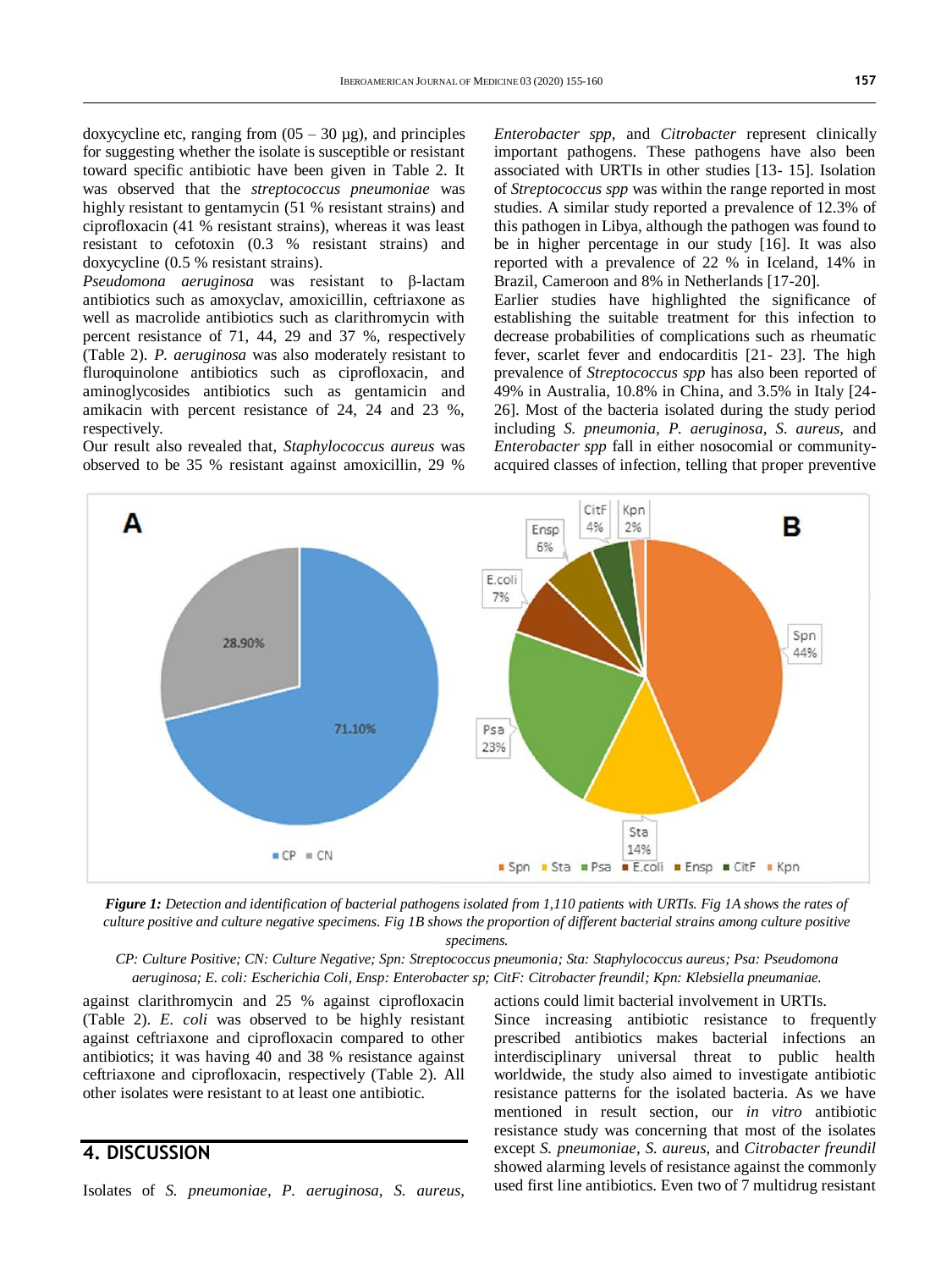isolates (*P. aeruginosa and E. coli*) exhibited resistance not only against the commonly used antibiotics but also against other antibiotics.

measures, the emerging resistance toward antibiotics is a growing concern among clinicians and other health professionals worldwide. The uncritical and irrational use

| Table 2. Resistance pattern of the isolated bacteria to tested antibiotics |                                        |                        |                                      |                     |                                   |                                            |                             |  |  |
|----------------------------------------------------------------------------|----------------------------------------|------------------------|--------------------------------------|---------------------|-----------------------------------|--------------------------------------------|-----------------------------|--|--|
|                                                                            | <b>Bacterial isolates</b>              |                        |                                      |                     |                                   |                                            |                             |  |  |
| <b>Antibiotics</b>                                                         | $S_{\cdot}$<br>pneumoniae<br>$(n=342)$ | S. aureus<br>$(n=109)$ | <b>P.</b><br>aeruginosa<br>$(n=180)$ | E. coli<br>$(n=55)$ | <b>Enterobacter</b><br>$sp. N=49$ | <b>Citrobacter</b><br>freundil<br>$(n=36)$ | Klebsiuella sp.<br>$(n=18)$ |  |  |
| Amikacin                                                                   | 113 (33%)                              | $11(10.1\%)$           | 41 (23%)                             | 9(16%)              | 17 (35%)                          | $4(11.1\%)$                                | 2(11%)                      |  |  |
| Amoxiclav                                                                  | 78 (22.8%)                             | 20(18.3%)              | $128(71.1\%)$                        | 10<br>$(18.2\%)$    | 16(32.7%)                         | 6(16.7%)                                   | $8(44.4\%)$                 |  |  |
| <b>Amoxicilin</b>                                                          | 57 (16.6%)                             | 38 (34.9%)             | 80 (44.4%)                           | 10<br>$(18.2\%)$    | 25 (51.0%)                        | $5(13.9\%)$                                | $8(44.4\%)$                 |  |  |
| Cefotoxin                                                                  | $1(0.3\%)$                             | $2(1.8\%)$             | $9(5.0\%)$                           | 0                   | $1(2\%)$                          | $\Omega$                                   | $\mathbf{0}$                |  |  |
| <b>Ceftriaxone</b>                                                         | 30 (8.7%)                              | 12(11%)                | 53 (29%)                             | 22 (40%)            | 4(8%)                             | 3(8.3%)                                    | $\theta$                    |  |  |
| Sulfamethoxazole                                                           | $3(0.8\%)$                             | 5(4.6%)                | 5(2.8%)                              | 0                   | 1(2%)                             | $\theta$                                   | $\theta$                    |  |  |
| Ciprofloxacino                                                             | 140 (41%)                              | 27 (24.8%)             | 43 (23.9%)                           | 21<br>(38.2%)       | $9(18.4\%)$                       | 3(8.3%)                                    | $3(16.6\%)$                 |  |  |
| Clarithromycin                                                             | 66 (19.2%)                             | $32(29.4\%)$           | 67(37.2%)                            | 14<br>$(25.5\%)$    | 21 (42.9%)                        | $5(13.9\%)$                                | 4(22%)                      |  |  |
| Doxycycline                                                                | $2(0.5\%)$                             | $\theta$               | $2(1.1\%)$                           | $2(3.6\%)$          | $\theta$                          | $\Omega$                                   | $\overline{0}$              |  |  |
| Gentamycin                                                                 | 175 (51.1%)                            | 15 (13.8%)             | 44 (24.4%)                           | 8 (14.5%)           | 7(14.3%)                          | 5(13.9%)                                   | $\theta$                    |  |  |
| Nalidixic acid                                                             | $\theta$                               | $1(0.9\%)$             | $1(0.6\%)$                           | 0                   | $\theta$                          | $\theta$                                   | $\Omega$                    |  |  |
| Nitrofurantoin                                                             | $\theta$                               | $1(0.9\%)$             | 0                                    | $\theta$            | $\theta$                          | $\theta$                                   | 2(11%)                      |  |  |
| Ceftazidin                                                                 | 38 (11.1%)                             | 19                     | 37 (20.6%)                           | 18<br>(32.7%)       | $6(12.2\%)$                       | $7(19.4\%)$                                | $\theta$                    |  |  |
| <b>Moxifloxacin</b>                                                        | $5(1.4\%)$                             | $\theta$               | 19 (10.6%)                           | $\theta$            | 1(2%)                             | $\theta$                                   | 2(11%)                      |  |  |
| <b>Tobramycin</b>                                                          | 36 (10.5%)                             | $5(4.6\%)$             | $8(4.4\%)$                           | 3(5.5%)             | 1(2%)                             | $4(11.1\%)$                                | $\mathbf{0}$                |  |  |
| <b>Polymyxin B</b>                                                         | $11(3.2\%)$                            | $1(0.9\%)$             | 6(3.3%)                              | $1(1.8\%)$          | 1(2%)                             | $\theta$                                   | $\mathbf{0}$                |  |  |
| Levofloxacin                                                               | 30 (8.7%)                              | $\mathbf{0}$           | 14 (7.8%)                            | 0                   | $1(2\%)$                          | 0                                          | $\theta$                    |  |  |

Antibiotic sensitivity studies exhibited *Streptococcus spp* to be highly resistant to gentamycin and ciprofloxacin; however, it was least resistant to cefotoxin and doxycycline. Similar studies have also reported resistance of *Streptococcus spp* to gentamycin and ciprofloxacin [27,28]. In previous studies, cefotoxin was considered as the best antibiotic against *Streptococcus pneumoniae* [29]. However, a disappointing antibiotic sensitivity pattern of *streptococcus spp* was observed for commonly prescribed antimicrobial including amoxyclav, amoxicillin, and clarithromycin with resistance rate of 22.8%, 16.6%, and 19.2%, respectively. The resistance pattern of *Streptococcus spp* has been reported in other studies [30]. Furthermore, the rate bacterial resistance to penicillin has also been reported in previous studies [31,32]. Inappropriate widespread use of these antibiotics has been suggested as an explanation to this resistance.

The main cause favoring the appearance of antibiotic resistance is their widespread use. *Pseudomona aeruginosa* exhibited low rate of susceptibility to amoxyclav (71.4%) amoxicillin (44.4%), and ciprofloxacin (24%) which are frequently dispended over-the-counter in pharmacies, contrasts with the noticeable levels of sensitivities of the isolates to doxycycline and cefotoxin which are lesscommonly used, thus suggesting an association between antibiotic use and the level of drug resistance reported in this study as previously suggested in another study [33].

Despite the improvements in healing and defensive

of antibiotics have donated to the emergence of resistance, which may turn out to be a principal cause of morbidity and mortality in the developing countries.

A precious antibiotic treatment is in demand to overcome this critical concern, but the shortage of evidence regarding the principle causes of antibiotic sensitivity patterns in countries like Libya have made it difficult. The information about antibiotic resistance profile reported here in this study is expected to promote awareness among physicians, community pharmacist, as well as among policy makers of community and private sectors in the country.

## **5. CONCLUSION**

In summary, URTIs incidence, as well as pathogen exposure rates, were high is Abusetta hospital. *S. pneumoniae* and *P. aeruginosa* were the predominant bacterial causative agents, with amoxyclav and amoxicillin being resistance to most identified pathogenic bacteria in our population sample. There is calls for a crucial need to impose evidence-based guidelines and the delivery of educational program to promote better antibiotic dispensing practices that can be worth in improving current resistant pattern in Libya. Although the number of isolates used may be small to draw significant assumptions on the susceptibility patterns, they, however, deliver baseline data for future investigations, particularly considering the thing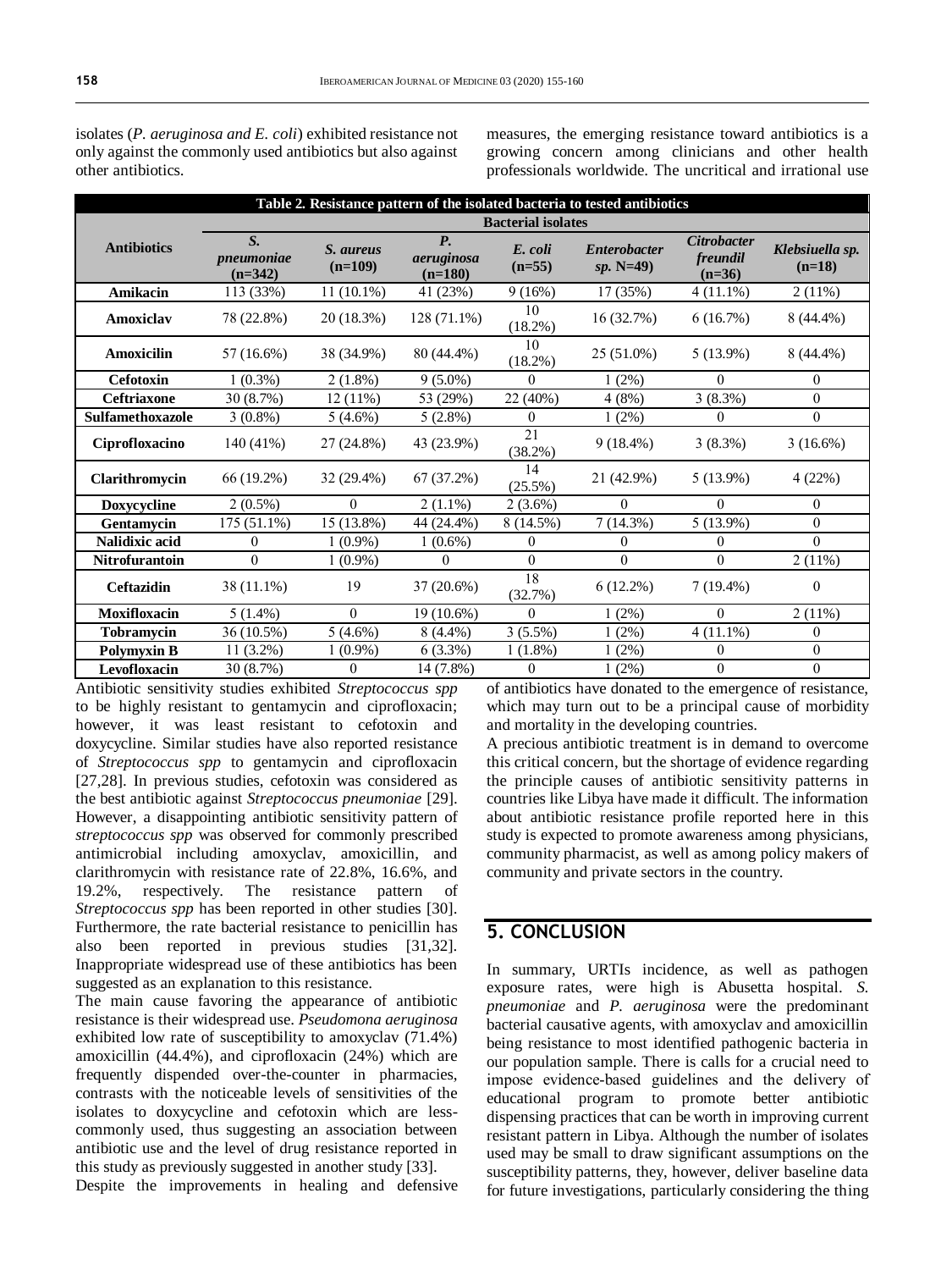that no such data have been reported in this vicinity notwithstanding the very high rate of antibiotic misuse. These findings are, therefore, of clinical and epidemiological importance.

# **6. ACKNOWLEDGEMENT**

The authors are grateful to University of Tripoli for their support. We are grateful for all patients who participated in the study.

### **7. REFERENCES**

*1. Malosh RE, Martin ET, Ortiz JR, Monto AS. The risk of lower respiratory tract infection following influenza virus infection: A systematic and narrative review. Vaccine. 2018;36(1):141-7. doi[: 10.1016/j.vaccine.2017.11.018.](https://doi.org/10.1016/j.vaccine.2017.11.018)*

*2. Wang L, Qiao X, Ai L, Zhai J, Wang X. Isolation of antimicrobial resistant bacteria in upper respiratory tract infections of patients. 3 Biotech. 2016;6(2):166. doi[: 10.1007/s13205-016-0473-z.](https://doi.org/10.1007/s13205-016-0473-z)*

*3. Assane D, Makhtar C, Abdoulaye D, Amary F, Djibril B, Amadou D, et al. Viral and Bacterial Etiologies of Acute Respiratory Infections among Children Under 5 Years in Senegal. Microbiol Insights. 2018;11:1-5. doi: [10.1177/1178636118758651.](https://doi.org/10.1177/1178636118758651)*

*4. Jong EC, Stevens DL. Netter's Infectious Diseases. Saunders: 2011.*

*5. Raft CF, Bjerrum L, Arpi M, Jarløv JO, Jensen JN. Delayed antibiotic prescription for upper respiratory tract infections in children under primary care: Physicians' views. Eur J Gen Pract. 2017;23(1):190-5. doi: [10.1080/13814788.2017.1347628.](https://doi.org/10.1080/13814788.2017.1347628)*

*6. Sabry NA, Farid SF, Dawoud DM. Antibiotic dispensing in Egyptian community pharmacies: an observational study. Res Social Adm Pharm. 2014;10(1):168-84. doi[: 10.1016/j.sapharm.2013.03.004.](https://doi.org/10.1016/j.sapharm.2013.03.004)*

*7. Peters S, Rowbotham S, Chisholm A. Managing self-limiting respiratory tract infections: a qualitative study of the usefulness of the delayed prescribing strategy. Br J Gen Pract. 2011;61(590):e579-e89. doi: [10.3399/bjgp11X593866.](https://doi.org/10.3399/bjgp11X593866)*

*8. Arason VA, Kristinsson KG, Sigurdsson JA. Do antimicrobials increase the carriage rate of penicillin resistant pneumococci in children? Cross sectional prevalence study. BMJ. 1996;313(7054):387-91. doi: [10.1136/bmj.313.7054.387.](https://doi.org/10.1136/bmj.313.7054.387)*

*9. Atia AE, Abired AN. Antibiotic prescribing for upper respiratory tract infections by Libyan community pharmacists and medical practitioners: An observational study. Libyan J Med Sci. 2017;1:31-5. doi: [10.4103/LJMS.LJMS\\_14\\_17.](http://www.ljmsonline.com/article.asp?issn=2588-9044;year=2017;volume=1;issue=2;spage=31;epage=35;aulast=Atia;type=2)*

*10. Collee JG, Fraser AG, Marmion BP, Simmons A. Mackie & McCartney Practical Medical Microbiology, 14th ed. Churchill Livingstone: 2007.*

*11. Bauer AW, Kirby WN, Sheris JC, Tuck M. Antibiotic susceptibility testing by standardised single disc method. Am J Clin Pathol. 1966;36:493-6.*

*12. National Committee for Clinical Laboratory Standards, Methods for dilution antimicrobial susceptibility tests for bacteria that grow aerobically, 3rd Edition, approved standard (NCCLS, Pennsylvania, Document M7-A3, 1997).*

*13. Khan S, Priti S, Ankit S. Bacteria Etiological Agents Causing Lower Respiratory Tract Infections and Their Resistance Patterns. Iran Biomed J. 2015;19(4):240-6. doi[: 10.7508/ibj.2015.04.008.](https://doi.org/10.7508/ibj.2015.04.008)*

*14. Josphat M, John M, Anthony K. Antimicrobial susceptibility patterns of bacteria associated with upper respiratory tract infections in Kitui, Kenya. Ethiop Med J. 2017;55(2):121-7.*

*15. Dutta A, Dutta SE, Mazumdar S, Chatterjee M, Sarkar A. Bacteriological Profile of Recurrent Upper Respiratory Tract Infection in Children Attending a Tertiary Care Hospital. Int J Curr Microbiol App Sci. 2017;6(8):2561-7.*

*16. Eldeeb A, Khashan E. Microbiological Study on Respiratory Tract Infections in Libya. Egypt J Hosp Med. 2006;24:442-59.*

*17. Magnúsdóttir BT, Jónsson JS, Kristinsson KG. Prevalence of Streptococcus pyogenes and methicillin-resistant Staphylococcus aureus in the pharynx of healthy children in the town of Gardabaer. Laeknabladid. 2008;94:447-51.*

*18. Mouro A, Luci B, Tabacow H, Marines D, Valle M, Jacyr P. Prevalence of upper respiratory tract infections at a tertiary care hospital in the city of São Paulo. Einstein (Sao Paulo). 2010;8:197-9. doi[: 10.1590/S1679-](https://doi.org/10.1590/S1679-45082010AO1348) [45082010AO1348.](https://doi.org/10.1590/S1679-45082010AO1348)*

*19. Akoachere JF, Ndip RN, Chenwi EB, Ndip LM, Njock TE, Anong DN. Antibacterial effect of Zinziberofficinale and Garcinia kola on respiratory tract patho-gens. East Afr Med J. 2002;79(11):588-91. doi: [10.4314/eamj.v79i11.8804.](https://doi.org/10.4314/eamj.v79i11.8804)*

*20. Van Gageldonk-Lafeber AB, Marianne AB, Marie-Louise AH, Marcel FP, Aad IM, Berry W. Risk factors for acute respiratory tract infections in general practitioner patients in The Netherlands: a case-control study. BMC Infect. Dis. 2007;7:35. doi[: 10.1186/1471-2334-7-35.](https://doi.org/10.1186/1471-2334-7-35)*